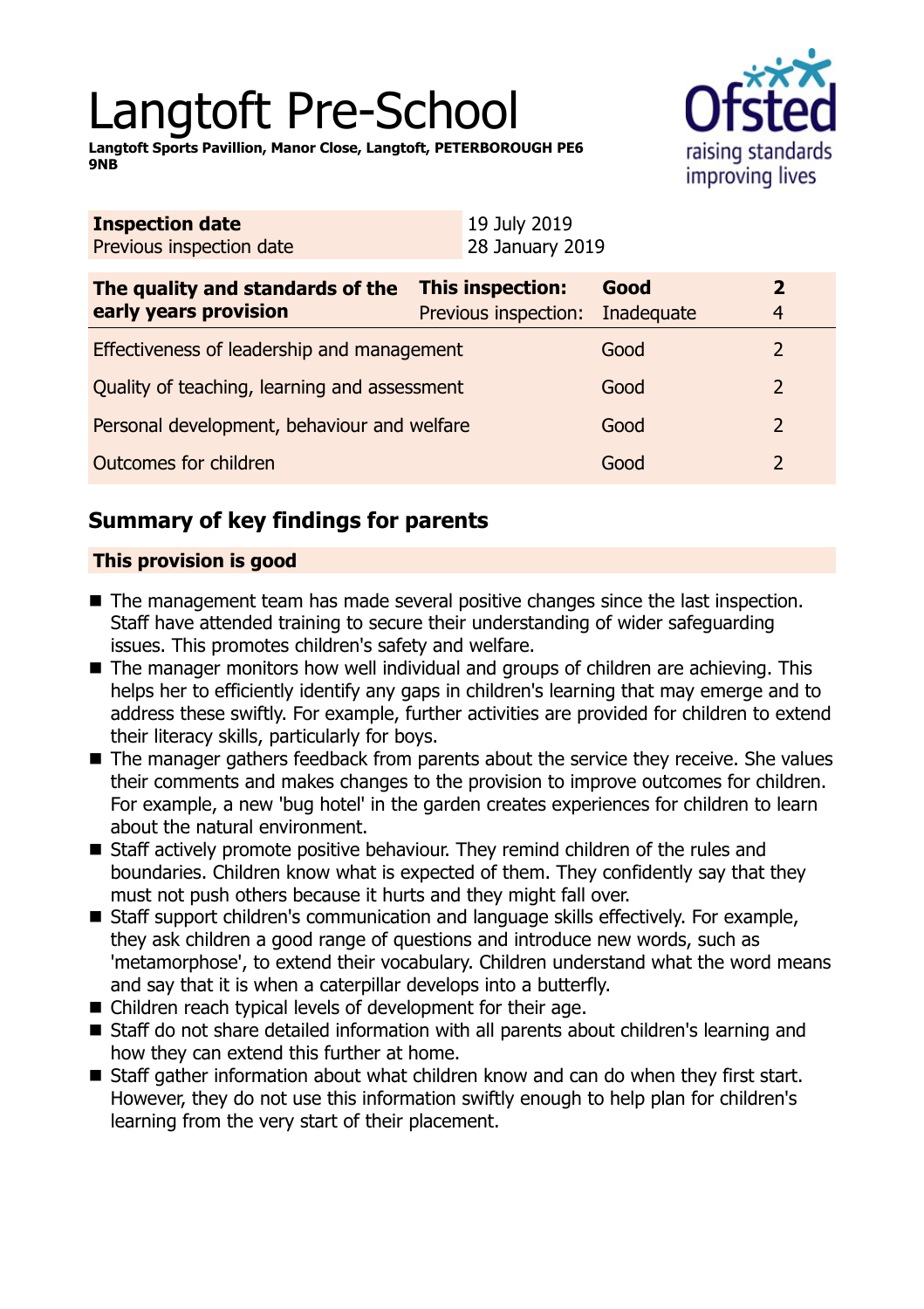## **What the setting needs to do to improve further**

## **To further improve the quality of the early years provision the provider should:**

- $\blacksquare$  consistently share information with parents about children's learning and give them ideas to help to continue to extend their progress at home
- $\blacksquare$  use information about what children know and can do when they first start to plan more swiftly for their learning.

#### **Inspection activities**

- The inspector observed the quality of teaching during activities indoors and outdoors and assessed the impact this has on children's learning.
- $\blacksquare$  The inspector spoke with staff and children during the inspection.
- $\blacksquare$  The inspector completed a joint observation with the pre-school manager.
- $\blacksquare$  The inspector held a meeting with the pre-school manager. She reviewed relevant documentation and evidence of the suitability of staff working in the pre-school.
- $\blacksquare$  The inspector spoke to several parents during the inspection and took account of their views.

**Inspector** Hayley Ruane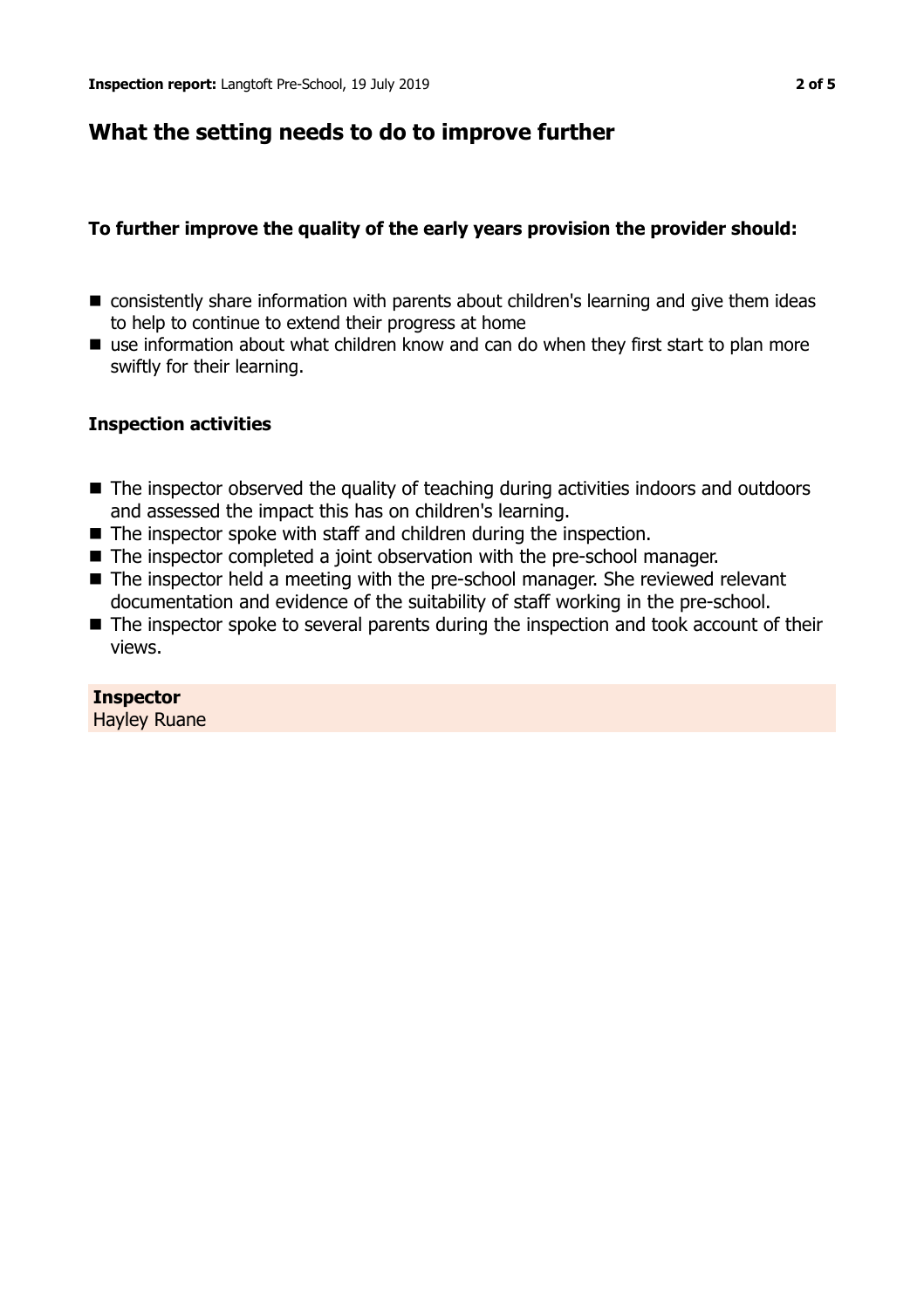## **Inspection findings**

## **Effectiveness of leadership and management is good**

Staff are well qualified and experienced. They work well as a team and demonstrate a good understanding of how children learn and develop. Staff attend meetings with the manager to reflect on their practice. The manager gives staff support and guidance to help them to develop their teaching skills. This helps staff to provide consistently good teaching to support children's learning. The manager uses additional funding effectively to promote children's individual needs. Safeguarding is effective. The manager and staff have a secure knowledge of the procedure to follow in the event of a child protection concern. They understand their responsibility to refer any such concerns to the appropriate professionals. This helps to keep children safe.

## **Quality of teaching, learning and assessment is good**

Staff demonstrate a good understanding of children's needs and how they learn. They observe and assess children's learning and identify what they need to learn next. Staff support children's mathematical development well. For example, staff ask children which is the biggest potato when they find them in the garden. This helps children to understand language that is used to describe size. Staff encourage children to think critically when they use resources in their play. This helps children to solve problems, such as how to attach a shiny paper star onto a wooden stick. Staff place a strong emphasis on allowing children to lead their own play and to make their own choices about what they want to play with. This engages children well and motivates them to learn.

#### **Personal development, behaviour and welfare are good**

Children demonstrate good relationships with staff. Staff are warm, caring and support children's emotional well-being effectively. Parents are complimentary about staff and say that they know children well and their individual needs. Children are competent in taking and managing risks in their play. For example, they confidently stand on a chair to build and construct a tall tower using bricks. Staff offer children healthy snacks. They provide opportunities for children to learn how food grows. In the garden, children pull up plants and show delight when they see potatoes and carrots. They tell staff that vegetables need water to grow.

#### **Outcomes for children are good**

All children, including those with special educational needs and/or disabilities (SEND), make good progress in their learning. They learn key skills in preparation for their move onto school. Children demonstrate good literacy skills. They talk to staff about the pictures they draw. Children say, 'This is mummy's heart and this is mummy'. Older children begin to read words and develop an understanding of sounds that represent letters of the alphabet. Children demonstrate a good understanding of the world, such as different languages. For example, they count to 10 and say hello to other children in French. Children are independent. They wash their hands prior to eating and pour their own drinks. Children are physically active and develop their large-muscle skills well. Older children confidently move their bodies in different ways when they hear music.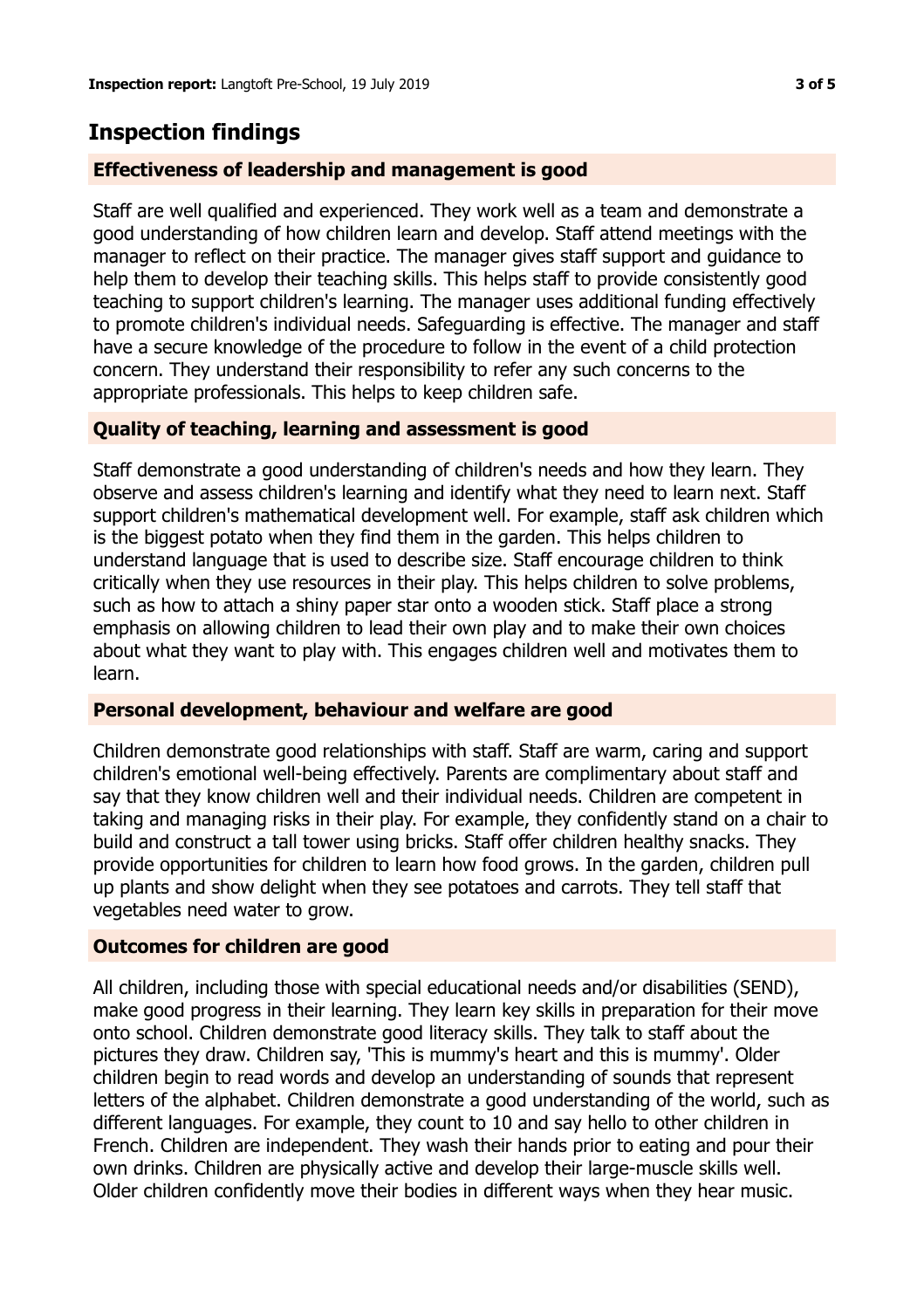## **Setting details**

| Unique reference number                             | 253771                             |
|-----------------------------------------------------|------------------------------------|
| <b>Local authority</b>                              | Lincolnshire                       |
| <b>Inspection number</b>                            | 10094600                           |
| <b>Type of provision</b>                            | Childcare on non-domestic premises |
| <b>Registers</b>                                    | Early Years Register               |
| Day care type                                       | Full day care                      |
| <b>Age range of children</b>                        | $2 - 4$                            |
| <b>Total number of places</b>                       | 26                                 |
| Number of children on roll                          | 31                                 |
| <b>Name of registered person</b>                    | Langtoft Pre-School                |
| <b>Registered person unique</b><br>reference number | RP517296                           |
| Date of previous inspection                         | 28 January 2019                    |
| <b>Telephone number</b>                             | 07926 355 187                      |

Langtoft Pre-school registered in 1993. The pre-school employs five members of childcare staff. All staff hold appropriate early years qualifications at level 3. The pre-school opens during term time only. Sessions are from 7.45am until 2.45pm on Monday, Tuesday, Wednesday and Friday and from 7.45am until 11.45am on Thursday. The pre-school provides funded early education for two-, three- and four-year-old children.

This inspection was carried out by Ofsted under sections 49 and 50 of the Childcare Act 2006 on the quality and standards of provision that is registered on the Early Years Register. The registered person must ensure that this provision complies with the statutory framework for children's learning, development and care, known as the early years foundation stage.

Any complaints about the inspection or the report should be made following the procedures set out in the guidance Complaints procedure: raising concerns and making complaints about Ofsted, which is available from Ofsted's website: www.ofsted.gov.uk. If you would like Ofsted to send you a copy of the guidance, please telephone 0300 123 4234, or email [enquiries@ofsted.gov.uk.](mailto:enquiries@ofsted.gov.uk)